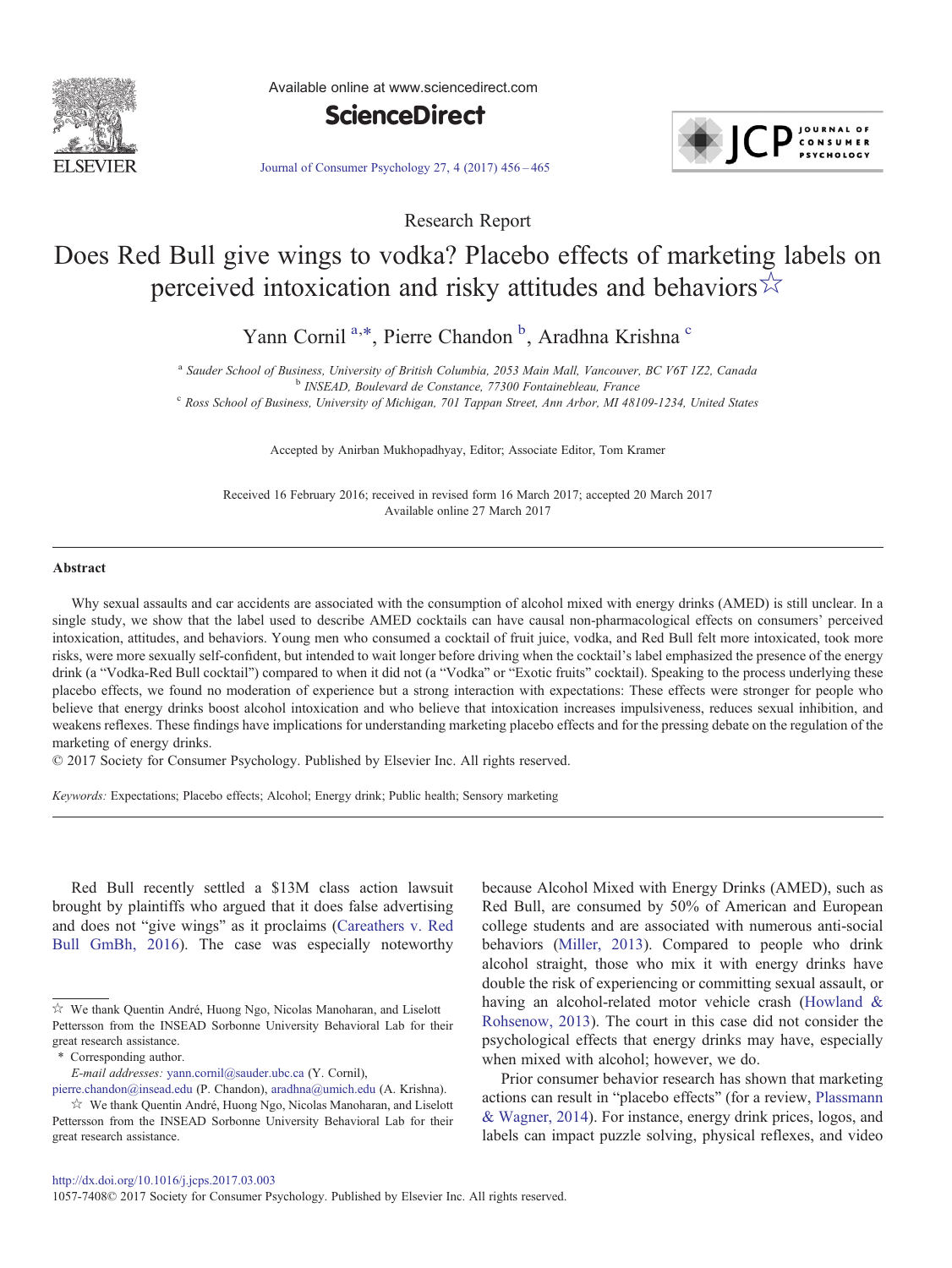car racing ([Brasel & Gips, 2011; Irmak, Block, & Fitzsimons,](#page-8-0) [2005; Shiv, Carmon, & Ariely, 2005\)](#page-8-0).

We extend this stream of research to examine the perceptual. attitudinal, and behavioral placebo effects created by the labeling of AMED. We show that merely emphasizing the presence of an energy drink in the label used for the AMED (e.g., calling it a "vodka-Red Bull" instead of a "vodka" or "exotic fruits" cocktail) makes young males feel more intoxicated, take more risk in a gambling game, be more sexually self-confident, but also more likely to wait before driving.

Our study contributes to the pressing debate on possible reasons for the empirical link between AMED consumption and risky attitudes and behaviors. Crucially, our study reflects realistic AMED consumption situations–subjects consume real alcohol—we merely change the label of the drink. Finally, we contribute to the debate on the source of marketing placebo effects—expectancy or conditioning—by examining the moderating effects of beliefs and past experience [\(Stewart-Williams &](#page-9-0) [Podd, 2004](#page-9-0)).

# Explaining the link between AMED consumption, perceived intoxication, and risky attitudes and behaviors

# Perceived intoxication: physiological vs. placebo effects

Early AMED studies argued that the caffeine amounts present in energy drinks can mask drinkers' perception of being intoxicated, without attenuating the diminishing effects of alcohol on mental and physical abilities, resulting in inconsiderate risk-taking [\(FDA, 2010; Howland &](#page-8-0) [Rohsenow, 2013\)](#page-8-0).

However, recently, there has been converging evidence against the masking theory. A meta-analysis of 16 "blind" experiments (in which people are not told what they are drinking) concluded that the low amount of caffeine typical of AMED has no effect on actual or perceived intoxication and is unlikely to increase alcohol's effect on behavior ([Benson, Verster, Alford, & Scholey, 2014](#page-8-0)). The current thinking is that the link between AMED consumption and risky behaviors is spurious and caused by self-selection, because people who drink AMED are inherently risk seekers ([EFSA, 2015; Skeen & Glenn, 2011; Verster, Aufricht, &](#page-8-0) [Alford, 2012](#page-8-0)).

We propose an alternate psychological (vs. physiological) causal explanation for the link between AMED and risky attitudes, in line with research on marketing placebo effects. In prior studies on AMED consumption, people did not know what they were drinking. Yet, in real life, people know what they are drinking. Additionally, college students believe that adding an energy drink to alcohol increases alcohol intoxication, compared to drinking the same amount of alcohol straight ([Marczinski, Fillmore, Bardgett, & Howard, 2011;](#page-8-0) [Peacock, Bruno, & Martin, 2013\)](#page-8-0). We therefore hypothesize that labeling an AMED cocktail to emphasize the presence of an energy drink will lead to higher perceived intoxication (Hypothesis 1a).

#### The moderating role of beliefs and experience

Placebo effects can be caused by explicit beliefs created by information or observation (the "expectancy theory" of placebo effects), but also by conditioned responses created by experience (the "conditioning" theory of placebo effects). Generally, these two sources reinforce each other ([Stewart-Williams & Podd,](#page-9-0) [2004](#page-9-0)). In the pain domain for example, the placebo effects of analgesics last longer when they are induced by a large number of conditioning trials [\(Colloca, Petrovic, Wager, Ingvar, &](#page-8-0) [Benedetti, 2010](#page-8-0)). However, it has not been tested if marketing placebo effects can rely solely on beliefs (for instance created by marketing and media communication), even when these beliefs are not backed by past consumption experiences.

AMED consumption is particularly suited to answer this question because of the dissociation between beliefs and experience. As reviewed earlier, people do not feel more intoxicated after consuming AMED vs. straight alcohol when they do not know what they are drinking ([Benson et al., 2014\)](#page-8-0). Yet, a majority of students explicitly believe that energy drinks boost the intoxicating effects of alcohol ([Marczinski et al.,](#page-8-0) [2011; Peacock et al., 2013](#page-8-0)). We therefore hypothesize that the placebo effects of labels on perceived intoxication are only moderated by the belief that energy drinks increase alcohol intoxication (Hypothesis 1b), and are independent of past intoxication experience. Supporting H1b, [Shiv et al. \(2005\)](#page-9-0) found that prior consumption did not moderate the effect of energy drink pricing on people's ability to solve puzzles. However, they only measured prior consumption of the specific energy drink brand used in the study, not prior experience with solving puzzles (with and without energy drink consumption).

# Placebo effects of energy drink labels on attitudes and behaviors

Several studies have found that people explicitly associate alcohol intoxication with impulsiveness and risk-taking (e.g. [Corazzini, Filippin, & Vanin, 2014; Fromme, Katz, &](#page-8-0) [D'Amico, 1997a; Fromme, Katz, & Rivet, 1997b\)](#page-8-0) as well as with sexual disinhibition [\(George & Stoner, 2000; Hull &](#page-8-0) [Bond, 1986\)](#page-8-0). For instance, men feel more self-confident when talking to women when they believe that they have consumed alcohol [\(Bègue, Bushman, Zerhouni, Subra, & Ourabah, 2013\)](#page-8-0). Although people do associate alcohol intoxication with impulsiveness, they also associate it with cognitive and motor impairment, such as decreased reflexes. This is why studies consistently find that higher perceived intoxication (holding actual intoxication constant) leads to lower intentions to drive ([Beirness, 1987; Quinn & Fromme, 2012](#page-8-0)).

We hypothesize that emphasizing the presence of an Energy Drink in an AMED cocktail will increase risk-taking (Hypothesis 2a). We further expect that this effect will be stronger among people who jointly believe that energy drinks increase alcohol intoxication, and that alcohol intoxication increases impulsive decision-making (H2b).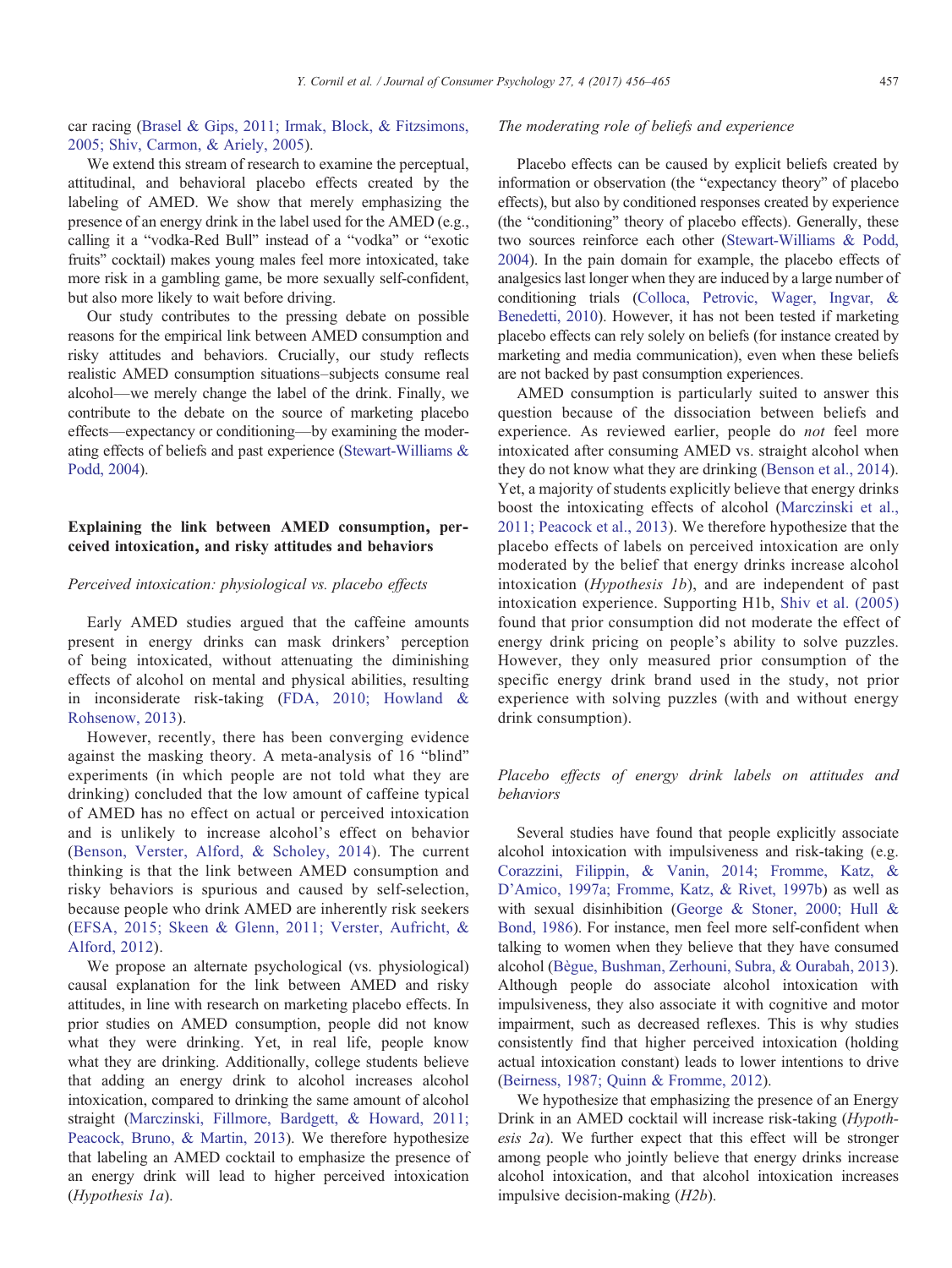Similarly, we hypothesize that emphasizing the presence of an Energy Drink will increase sexual self-confidence  $(H3a)$ , and that this effect will be stronger among people who jointly believe that energy drinks increase alcohol intoxication, and that alcohol intoxication increases sexual disinhibition (H3b).

Finally, we hypothesize that emphasizing the presence of an Energy Drink will increase intentions to wait before driving  $(H4a)$ , and that this effect will be stronger among people who jointly believe that energy drinks increase alcohol intoxication, and that alcohol intoxication weakens reflexes (H4b).

## Method

#### Procedure

We recruited participants by posting flyers and by emailing members of a research pool in Paris, France. Participants were prescreened through an online survey which included the Alcohol Use Disorders Identification Test (AUDIT) ([Saunders,](#page-9-0) [Aasland, Babor, & Grant, 1993\)](#page-9-0). Following the ethical research guidelines of the American National Institute on Alcohol Abuse and Alcoholism, we selected social drinkers with no risk of alcohol dependence (see Methodological Appendix for details). We also selected heterosexual men, because one of our variables of interest was male sexual self-confidence toward women, and participants with a Body Mass Index between 18 and 25, to limit heterogeneity in actual alcohol intoxication. After the screening, we were left with 154 participants.

Participants signed a consent form stipulating that we were studying the attitudes of young people in bars and that they would be paid at least €10 for their participation, which included drinking a cocktail containing alcohol and energy drink. We used a chilled cocktail containing 6 cl of 40% Smirnoff® Vodka (a common amount), 8 cl of Red Bull® Silver Edition energy drink, and 16 cl of Caraïbos® Nectar Planteur (exotic fruit juice). The target blood alcohol concentration (BAC) was 0.045 g/dL at the time of the main measurements, 15–20 min after the beginning of the study ([NIAAA-NIH, 2014](#page-8-0)).

Participants were randomly assigned to one of three experimental conditions that manipulated the label used to describe the drink, before the actual drinking took place. The first condition emphasized the presence of alcohol and energy drink by labeling the drink as a "Vodka-Red Bull cocktail". The second condition emphasized only alcohol by referring to the drink as a "Vodka cocktail". The third condition emphasized neither alcohol nor energy drink by referring to the drink as an "Exotic fruits cocktail". The labels were non-deceptive (fruit juices contributed the most to the taste of the cocktail). They recreated a bar consumption situation, where the person mixing or buying the cocktail can selectively emphasize any of the ingredients of the cocktail.

Participants were asked to finish the cocktail within 10 min while watching the kind of music videos that is shown in bars. To disguise the purpose of the study and allow for the onset of alcohol effects, participants watched other music videos for six additional minutes after they were done drinking. After that, they undertook a series of tasks on the computer for about 30 min.

#### Measures

A list of our measures is given in [Table 1](#page-3-0). The pre-screening survey measured participants' intoxication experience, by adding up the scores of the first three items of the AUDIT questionnaire ("AUDIT-C"; [Bush, Kivlahan, McDonell, Fihn, & Bradley, 1998](#page-8-0)). The survey also measured participants' beliefs about the effects of alcohol intoxication on reflexes (1 item), sexual disinhibition (2 items,  $r = .48$ ), and impulsiveness (2 items,  $r = .62$ ) using established alcohol expectancy questionnaires ([Brown,](#page-8-0) [Christiansen, & Goldman, 1987; Leigh & Stacy, 1993; Young &](#page-8-0) [Knight, 1989\)](#page-8-0). Participants' responses to the pre-screening survey were matched to their responses to the main study. The prescreening survey included other measures, which were not used to test our hypotheses (see the Appendix).

In the main study (after drinking), we first measured sexual aggressiveness by translating and adapting into French an established scale [\(Ariely & Loewenstein, 2006](#page-8-0)) composed of three questions (Cronbach's alpha = .96).

We measured sexual self-confidence in a series of vignettes describing the sexual and romantic socialization in bars. We showed the (male, heterosexual) participants, photos of 15 young women, one by one. We selected these photos based on a pre-test study so that 5 of the 15 women would be viewed as clearly attractive. After looking at each photo, the participants answered two questions measuring sexual self-confidence: (a) their intention to approach and "chat up" the attractive woman represented in the photo, and (b) their prediction of whether the attractive woman would "accept their advances" and share her phone number  $(r = .56)$ . Participants also rated the attractiveness of all 15 women. A factor analysis (principal-component) with the three measures of sexual aggressiveness, and the two measures of sexual self-confidence, showed that the measures loaded two distinct factors.

We measured general risk taking with the Balloon Analogue Risk Task (BART) [\(Lejuez et al., 2002; Peacock,](#page-8-0) [Bruno, & Martin, 2012\)](#page-8-0). In this task, in each of twenty trials, participants could earn additional money by pumping a virtual balloon. Each pump inflated the balloon and added money to a counter. Participants could cash-out before the balloon exploded or keep pumping at the risk that it would explode, resulting in the loss of the money accumulated on the trial. The balloons exploded after a random number of pumps. Risk-taking behavior was measured by the total number of pumps (not the number of exploded balloons or the total money accumulated, both of which are influenced by the random number generator).

We then measured people's perceived ability to drive by asking them how long they would wait (number of minutes) to "sober up" before driving (3 questions; Cronbach's alpha = .90). After that, we measured perceived intoxication (4 questions; Cronbach's alpha = .86) as well as the Belief that energy drinks increase alcohol intoxication.

As manipulation checks, we asked participants to evaluate whether they had perceived the presence of an "energy drink, such as Red Bull", the presence of alcohol, and to estimate the amount of alcohol in the drink.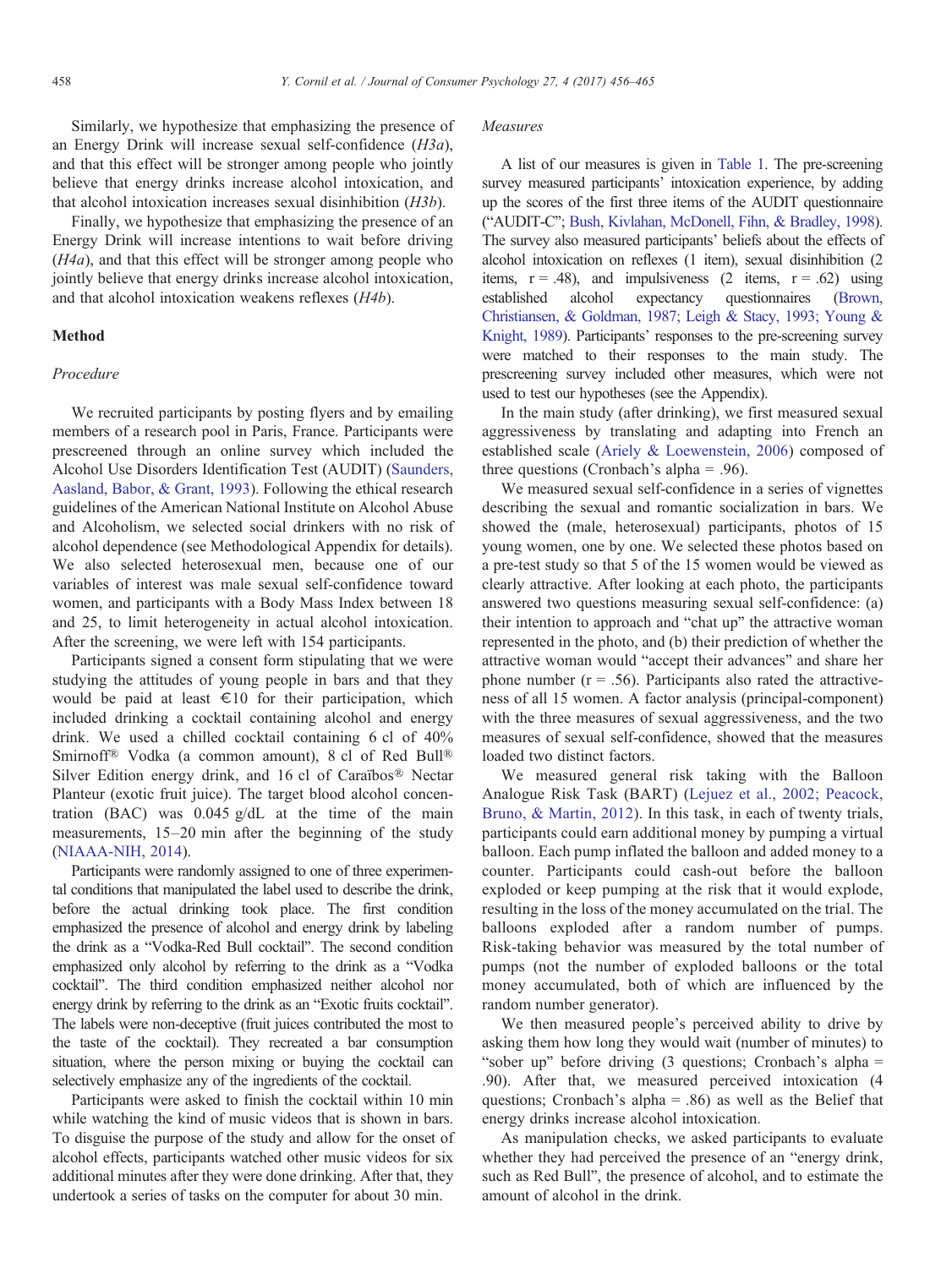<span id="page-3-0"></span>

| Table 1 |                      |
|---------|----------------------|
|         | Summary of measures. |

Prescreening survey

| Measures                                        | Items $1$                                                                                  | Scale                                                                                                        |
|-------------------------------------------------|--------------------------------------------------------------------------------------------|--------------------------------------------------------------------------------------------------------------|
| Alcohol Intoxication<br>Experience <sup>2</sup> | -How often do you have a drink containing alcohol?                                         | (0) Never (1) Monthly or less (2) $2-4$ times a month<br>$(3)$ 2-3 times a week $(4)$ 4 or more times a week |
|                                                 | -How many drinks containing alcohol do you have on a<br>typical day when you are drinking? | (0) 1–2 (1) 3–4 (2) 5–6 (3) 7–9 (4) 10 or more                                                               |
|                                                 | -How often do you have six or more drinks on one occasion?                                 | (0) Never (1) Less than monthly (2) Monthly<br>(3) Weekly (4) Daily or almost daily                          |
| Beliefs about the effect of                     | Beliefs about the effects of intoxication on reflexes:                                     | 7-point Likert scale                                                                                         |
| alcohol intoxication                            | -when I drink alcohol, my reactions are slower                                             | (1) totally disagree                                                                                         |
|                                                 | Beliefs about the effects of intoxication on sexual disinhibition:                         | (7) totally agree                                                                                            |
|                                                 | -when I drink alcohol, I have more sexual desire                                           |                                                                                                              |
|                                                 | -when I drink alcohol, I am more likely to have sexual relationships                       |                                                                                                              |
|                                                 | Beliefs about the effects of intoxication on impulsiveness:                                |                                                                                                              |
|                                                 | -When I drink alcohol, I take more risks                                                   |                                                                                                              |
|                                                 | -When I drink alcohol, I make more impulsive decisions                                     |                                                                                                              |
| Main study (after the label manipulation)       |                                                                                            |                                                                                                              |
| Sexual aggressiveness <sup>3</sup>              | -Would you tell a woman that you love her to increase the chances                          | Visual Analog Scale                                                                                          |
|                                                 | that she would have sex with you?                                                          | $(0\%)$ no                                                                                                   |
|                                                 | -Would you encourage your date to drink to increase the chances                            | $(100\%)$ yes                                                                                                |
|                                                 | that she would have sex with you?                                                          |                                                                                                              |
|                                                 | -Would you keep trying to have sex after your date says no?                                |                                                                                                              |
| Sexual self-confidence                          | -Would you try to chat up this woman?                                                      | 9-point Likert scale                                                                                         |
|                                                 | -Do you think that this woman would give you her phone number?                             | 1 (highly unlikely)                                                                                          |
|                                                 |                                                                                            | 9 (highly likely).                                                                                           |
| Risk-Taking                                     | Balloon Analogue Risk Task (see Methodological Appendix)                                   |                                                                                                              |
| Driving Intentions                              | -How long would you wait before driving?                                                   | Open-ended                                                                                                   |
|                                                 | -How long would you wait before driving now if there were children<br>on the backseat?     |                                                                                                              |
|                                                 | -How long would you wait before driving now on a busy and<br>dangerous highway?            |                                                                                                              |
| Perceived intoxication                          | -Do you feel drunk now?                                                                    | Visual Analog Scale                                                                                          |
|                                                 | -Did you feel drunk at some point of this study?                                           | $(0\%)$ no                                                                                                   |
|                                                 | -Do you feel the effects of alcohol now?                                                   | $(100\%)$ yes                                                                                                |
|                                                 | -Did you feel the effects of alcohol at some point of this study?                          |                                                                                                              |
| Belief that energy drinks                       | -Do you agree that adding energy drinks to alcohol increases                               | 7-point Likert scale                                                                                         |
| increase alcohol intoxication                   | the intoxicating effect of alcohol?                                                        | (1) totally disagree                                                                                         |
|                                                 |                                                                                            | (7) totally agree                                                                                            |
| Ingredient Identification                       | -Have you perceived the presence of alcohol?                                               | Visual Analog Scale                                                                                          |
|                                                 | -Have you perceived the presence of an energy drink, such as Red Bull?                     | $(0\%)$ no                                                                                                   |
|                                                 |                                                                                            | $(100\%)$ yes                                                                                                |
|                                                 | -According to you, there was the equivalent in terms of alcohol of                         | Open-ended                                                                                                   |
|                                                 | how many 33 cl cans of beer in the cocktail?                                               |                                                                                                              |
| Actual intoxication                             | <b>Breathalizer</b> measure                                                                |                                                                                                              |

<sup>1</sup> French to English translation. See the Methodological Appendix for original versions.<br><sup>2</sup> AUDIC-C Questionnaire, [Saunders et al. \(1993\).](#page-9-0)<br><sup>3</sup> Adapted from [Ariely and Loewenstein \(2006\)](#page-8-0).

At the end of the experiment, we collected socio-demographic data and measured participants' actual blood alcohol concentration (BAC) with an electronic Breathalyzer. We allowed participants to leave the premises when their BAC reached 0.01 g/dL.

# Results

# Manipulation checks

An analysis of variance showed that actual intoxication (BAC level) did not vary across conditions ( $p > .50$ ). Most participants were able to identify the presence of alcohol  $(M =$ 76.5% of the VAS scale,  $SD = 28.2\%$ ), regardless of the labeling manipulation  $(F(2151) = 1.79, p = .17)$ . Similarly, the perceived amount of alcohol (equivalent number of beer cans) was not influenced by the labeling manipulation ( $p > .90$ ). These results are consistent with prior studies which found that most people can tell if a drink contains alcohol or not, regardless of its label [\(Bègue et al., 2009\)](#page-8-0).

On the other hand, labeling significantly influenced perceived energy drink presence  $(F(2151) = 28.02, p < .001)$ . The perception that the cocktail contained an energy drink was significantly higher in the "Vodka-Red Bull" condition ( $M = 39.3\%$ ,  $SD =$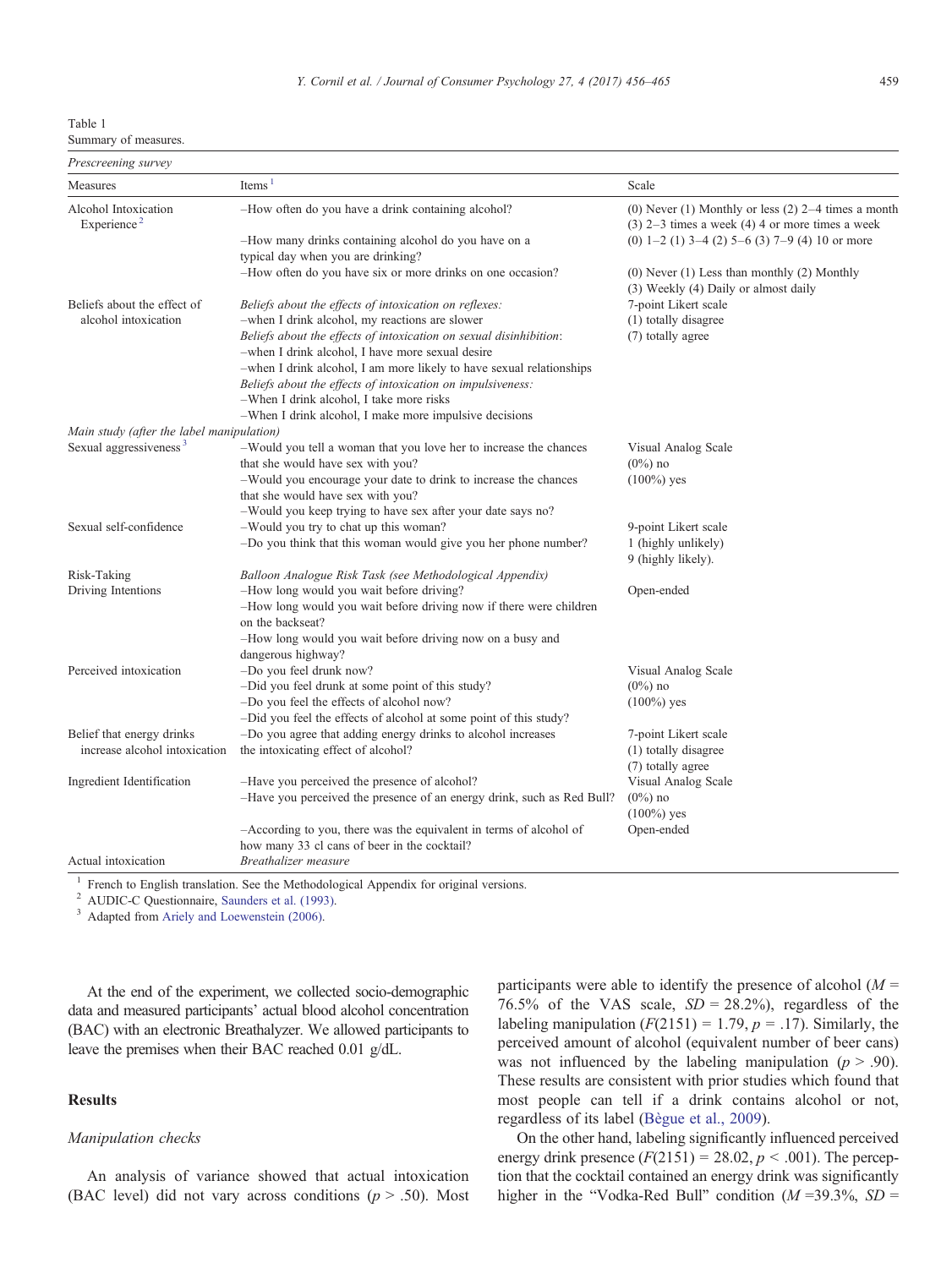

Fig. 1. Effects of energy drink label on perceived intoxication: moderation by beliefs and experience. Note: Perceived alcohol intoxication, measured on visual analogue scales, after drinking alcohol mixed with an energy drink. The chart shows the predicted effects of energy drink label for participants with a weak and strong Belief that energy drinks increase alcohol intoxication; and high and low levels of prior intoxication experience. Error bars denote standard errors.

**Intoxication Experience** 

High (+1SD)

33.2%) than in the "Vodka" condition ( $M = 9.6$ %,  $SD = 19.9$ %,  $F(1151) = 38.7, p < .001$ ), or the "Exotic fruits" condition (M = 8.5%,  $SD = 13.5\%, F(1151) = 43.4, p < .001$ .

10%

0%

Low (-1SD)

Because all participants could identify the presence of alcohol, and because the labeling manipulation only influenced the identification of energy drink, we collapsed the "Exotic fruits" label and "Vodka" label conditions into a single control condition. The subsequent analyses therefore focus on examining the effect of a label that emphasizes (vs. does not emphasize) the presence of the energy drink. Analyses for all three conditions are provided in the Appendix.

#### Perceived intoxication

We regressed perceived intoxication on the Energy Drink Label manipulation, the mean-centered Belief that energy drinks increase alcohol intoxication, the mean-centered measure of intoxication experience, and their interaction with the label manipulation. Intoxication experience was not significantly correlated with the beliefs about energy drinks (see Appendix). Consistent with H1a, the Energy Drink label significantly increased perceived intoxication compared to the control condition  $(t(148) = 2.70, p = .008)$ . Emphasizing the presence of Red Bull in the cocktail increased perceived intoxication by 51% (from 20% to 33% of the value-analogue scales). The main effect of the Belief that energy drinks increase alcohol intoxication was not significant ( $p > .90$ ), but its interaction with the label manipulation was significant  $(t(148) = 2.94, p = .004)$ . As shown in Fig. 1, a spotlight analysis found that emphasizing the presence of Red Bull in the cocktail significantly increased the perceived intoxication of participants with a strong Belief that energy drinks increase alcohol intoxication (at 1SD above the average Belief,  $t(148) = 4.04$ ,  $p < .001$ ), but had no effect among participants with a weak Belief (at 1SD below the average Belief,  $p > .86$ ).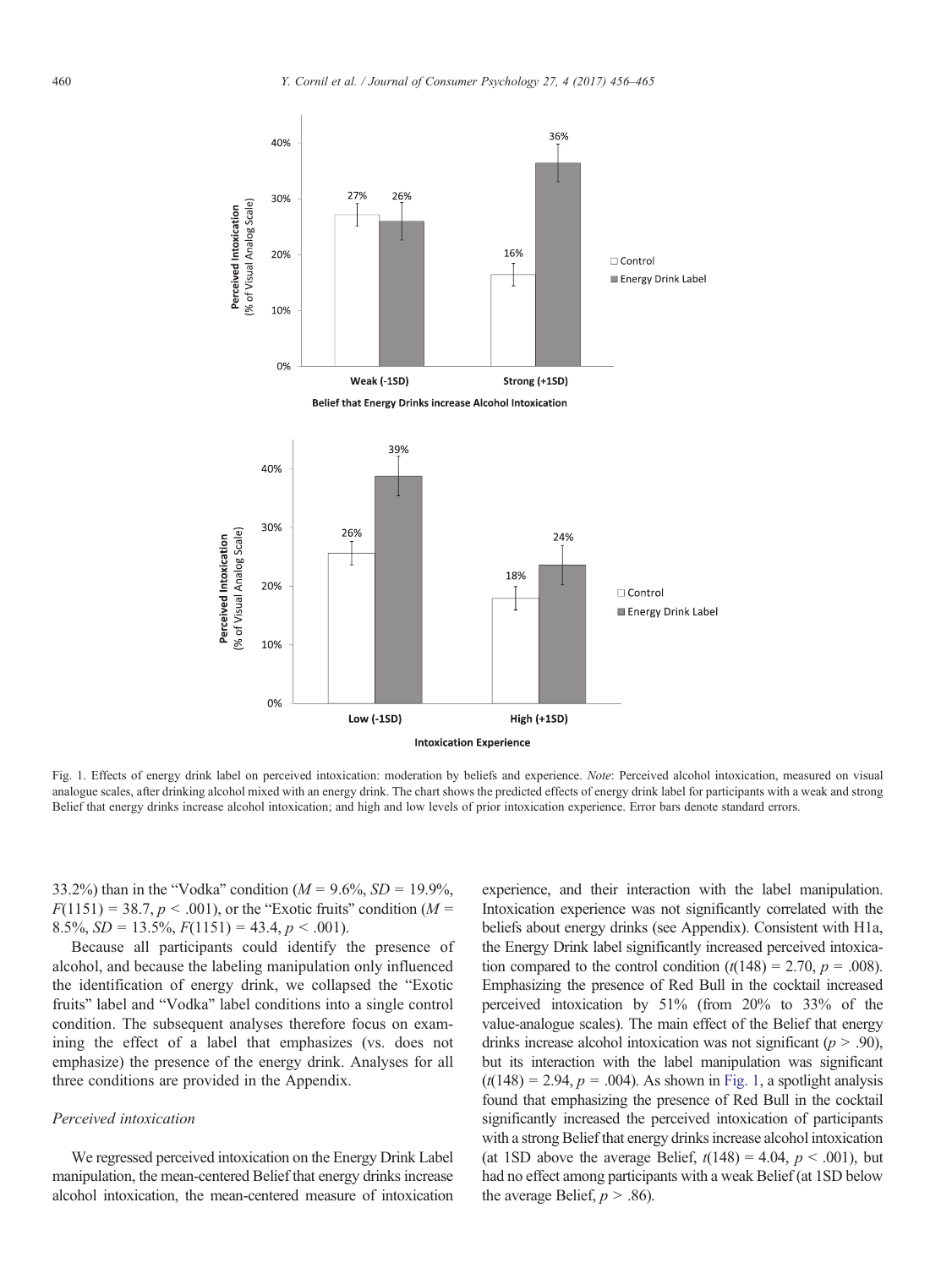<span id="page-5-0"></span>Table 2

| Attitudinal and Behavioral Effects: Moderated Regression Results (Unstandardized Coefficients and Standard Errors). |  |  |  |  |
|---------------------------------------------------------------------------------------------------------------------|--|--|--|--|
|---------------------------------------------------------------------------------------------------------------------|--|--|--|--|

|                                                                                         | Attitudes and behavior |                        |                            |  |
|-----------------------------------------------------------------------------------------|------------------------|------------------------|----------------------------|--|
|                                                                                         | Risk Taking            | Sexual Self-Confidence | Sobering up before driving |  |
| <b>CONSTANT</b>                                                                         | 96.65                  | 4.44                   | 28.11                      |  |
|                                                                                         | (2.49)                 | (.10)                  | (2.01)                     |  |
| <b>ED_LABEL</b>                                                                         | $5.16**$               | $.21**$                | $4.85**$                   |  |
|                                                                                         | (2.49)                 | (.10)                  | (2.01)                     |  |
| $ED \rightarrow INTOX$ BELIEF                                                           | 2.01                   | .08                    | $-1.48$                    |  |
|                                                                                         | (1.39)                 | (.06)                  | (1.13)                     |  |
| $ED\_LABEL \times ED \rightarrow INTOX\_BELIEF$                                         | $2.51*$                | .01                    | .55                        |  |
|                                                                                         | (1.39)                 | (.06)                  | (1.13)                     |  |
| $INTOX \rightarrow ATT\_BELIEF$                                                         | 1.41                   | .01                    | $3.07**$                   |  |
|                                                                                         | (1.75)                 | (.07)                  | (1.21)                     |  |
| $ED\_LABEL \times INTOX \rightarrow ATT\_BELIEF$                                        | $-.32$                 | .09                    | 1.29                       |  |
|                                                                                         | (1.75)                 | (.07)                  | (1.21)                     |  |
| $ED \rightarrow INTOX$ BELIEF $\times INTOX \rightarrow ATT$ BELIEF                     | $-.69$                 | $.07*$                 | .03                        |  |
|                                                                                         | (1.02)                 | (.04)                  | (.67)                      |  |
| ED_LABEL $\times$ ED $\rightarrow$ INTOX_BELIEF $\times$ INTOX $\rightarrow$ ATT_BELIEF | $1.97**$               | $.06*$                 | $1.24*$                    |  |
|                                                                                         | (1.02)                 | (.04)                  | (.67)                      |  |

Notes: ED\_LABEL is coded as +.5 in the "Energy Drink" label condition and -.5 when the labels did not mention the presence of an energy drink.  $ED \rightarrow \text{INTOX-BELIEF}$  is the mean-centered Belief that "energy drinks increase alcohol intoxication". INTOX  $\rightarrow$  ATT\_BELIEF is the mean-centered Belief that "alcohol intoxication"…increases impulsiveness (for the risk-taking regression), increases sexual disinhibition (for the sexual self-confidence regression) or weakens reflexes (for the sobering up before driving regression).

\*\*\* $p \leq .01$ , \*\* $p \leq .05$ , \* $p \leq .10$ .

Intoxication experience had a strongly negative effect on perceived intoxication  $(t(148) = -3.09, p = .002)$ , indicating that people who are more (vs. less) used to being intoxicated felt less drunk. However, the interaction between experience and the label manipulation was not statistically significant  $(t(148) = -1.01, p = .32).$ 

Supporting H1b, these results suggest that explicit beliefs increase the placebo effect of Energy Drink labeling on perceived intoxication (consistent with expectancy theory). The fact that intoxication experience did not increase this placebo effect goes against the conditioning theory.

#### Attitudinal and behavioral effects

Table 2 shows the results of three separate regressions of risk-taking, sexual self-confidence, and intentions to drive (the attitudinal and behavioral measures). These measures were regressed on the labeling manipulation, the Belief that energy drinks increase alcohol intoxication, the appropriate Belief about the effects of alcohol intoxication on the studied attitude or behavior (i.e. for risk taking: the Belief that alcohol intoxication increases impulsiveness; for sexual confidence: the Belief that alcohol intoxication increases sexual disinhibition; for sobering up before driving: the Belief that alcohol intoxication weakens reflexes), and all interactions.

As shown in [Fig. 2](#page-6-0), as predicted, the Energy Drink label increased risk-taking (H2a), sexual self-confidence (H3a), and intentions to wait longer before driving (H4a) compared to the control. The labeling manipulation had no significant effect on attractiveness ratings  $(p > .80)$ , on self-confidence with less attractive women ( $p > .50$ ), and on intentions to engage in sexually aggressive behaviors  $(F(1152) = 1.80, p = .18)$ . We comment on these non-significant effects in the general discussion.

To illustrate the joint effects of the two "Beliefs" moderators, we developed a new method which extends the Johnson–Neyman technique [\(Krishna, 2016; Spiller, Fitzsimons, Lynch, &](#page-8-0) [McClelland, 2013](#page-8-0)) to a case where a binary manipulated variable is moderated by two (instead of one) continuous variables. Table 2 reports the results of the regressions, and [Fig. 3](#page-7-0) graphically represents the "significance zones"—the combinations of Beliefs for which the effect of Energy Drink label is statistically significant.

We found the expected three-way interaction between Energy Drink Label, Belief about the effect of energy drinks on alcohol intoxication, and Beliefs about the effect of alcohol intoxication, for all three dependent measures. As predicted (H2b), [Fig. 3](#page-7-0) (top panel) shows that the Energy Drink label significantly increased risk-taking ( $p < .05$ ) for participants who strongly believed a) that energy drinks increase alcohol intoxication and b) that alcohol intoxication increases impulsive decision-making. As predicted (H3b), the middle panel of [Fig. 3](#page-7-0) shows that the Energy Drink label significantly increased sexual self-confidence for participants who strongly believed a) that energy drinks increase alcohol intoxication and b) that alcohol intoxication increases sexual disinhibition. Finally, as predicted (H4b), the bottom panel of [Fig. 3](#page-7-0) shows that the Energy Drink label significantly increased intentions to sober up before driving for participants who strongly believed a) that energy drinks increase alcohol intoxication and b) that alcohol intoxication weakens reflexes.

In a final set of analyses, we examined the moderating effects of intoxication experience for all three dependent measures. Experience had negative main effects on sexual self-confidence  $(t(150) = -3.06, p = .003)$  and intentions to drive  $(t(150) = -3.04, p = .003)$ , but not on risk-taking  $(p > .90)$ . Experience did not interact with Energy Drink label for any of the three behaviors ( $t(150) = -1.09$ ,  $p = .28$  for risk taking,  $t(150) = -.74$ ,  $p = .46$  for sexual self-confidence, and  $t(150) = -$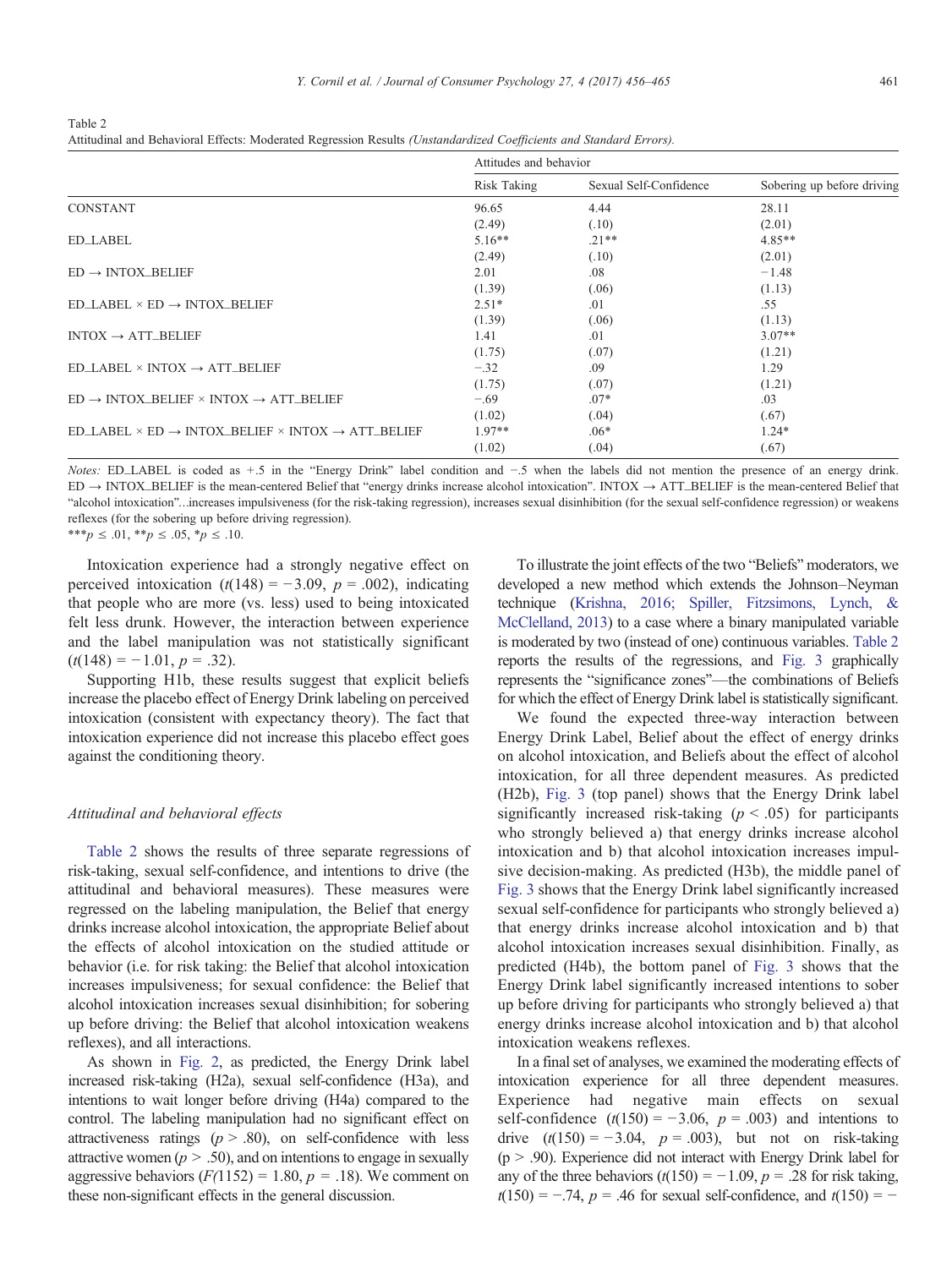<span id="page-6-0"></span>

Fig. 2. Attitudinal and behavioral effects of energy drink label. Note: After drinking alcohol mixed with an energy drink, participants who were given the drink with an Energy Drink label took more risk (more pumps in the Balloon Analogue Risk Task), were more sexually self-confident (higher intentions to chat up attractive women, and higher confidence that attractive women will accept the advances), and were willing to wait longer before driving. Error bars denote standard errors.

1.46,  $p = 0.15$  for intentions to drive), speaking against the prediction of a conditioning explanation of these placebo effects.

## Discussion

We find that young males feel more intoxicated, are more sexually self-confident, take more risks, but intend to wait longer before driving after drinking a cocktail of vodka, energy drink, and fruit juices labeled as a "Vodka Red-Bull" cocktail vs. a "Vodka" or an "Exotic fruit" cocktail. We also find that these effects are independent of past intoxication experience but are stronger for people who believe that energy drinks increase

alcohol intoxication and that alcohol intoxication increases impulsiveness, removes sexual inhibition, and weakens reflexes.

# Public policy implications

Although our research relies on a single study and further research is necessary to verify that our results replicate for ad-libitum consumption, it suggests that energy drinks can boost perceived alcohol intoxication through placebo effects—the opposite of the current FDA theory that energy drinks mask alcohol intoxication. Importantly, we show that these placebo effects can be easily manipulated by people buying drinks for others if they selectively emphasize the presence of an energy drink when describing the cocktail.

Our findings suggest that policy makers, food safety agencies, and industry associations should re-examine the regulation and codes of conduct regarding the advertising and labeling of energy drinks based on their psychological—and not just pharmacological—effects. In addition, assessing the harm caused by energy drinks and their specific ingredients (e.g., caffeine, sugar, or ginseng), should consider their effects when mixed with alcohol and not just when consumed alone. Given their effects on sexual disinhibition and risk-taking, it may be advisable to restrict the sale of cocktails mixing alcohol and energy drinks, or the availability of both beverages in the same venue, in environments associated with sexual misconduct (e.g., college campuses) and gambling. Conversely, our results suggest that communicating about the danger of driving after AMED consumption in bars or clubs should not be the priority.

More generally, consumer protection agencies like the Federal Trade Commission and advocacy groups like Mothers Against Drunk Driving should consider refocusing their attention. Rather than highlighting the dangers of driving after AMED consumption, which people are already aware of, they should criticize, or even consider banning energy drink marketers from touting the disinhibiting effect of their products (as in Red Bull's "give you wing" campaign, or Monster's "Unleash the beast" campaign), which can turn an innocuous ingredient into an active placebo.

#### Limitations and theoretical implications

Our results show that placebo effects can rely solely on explicit beliefs, even when those beliefs are not backed or reinforced by experience. Consistent with the "expectancy" theory of placebo effects, the effects of AMED labels on perceived intoxication, attitudes and behaviors were moderated by explicit beliefs about AMEDs and alcohol intoxication. Contrary to the "conditioning" theory, these effects were not strengthened by intoxication experience.

We speculate that beliefs about the boosting effects of energy drinks on alcohol intoxication are shaped by marketing and media messages about the disinhibiting effect of energy drinks, especially when mixed with alcohol. Still, we did not formally test this hypothesis. In future research, it would be interesting to measure participants' exposure to advertising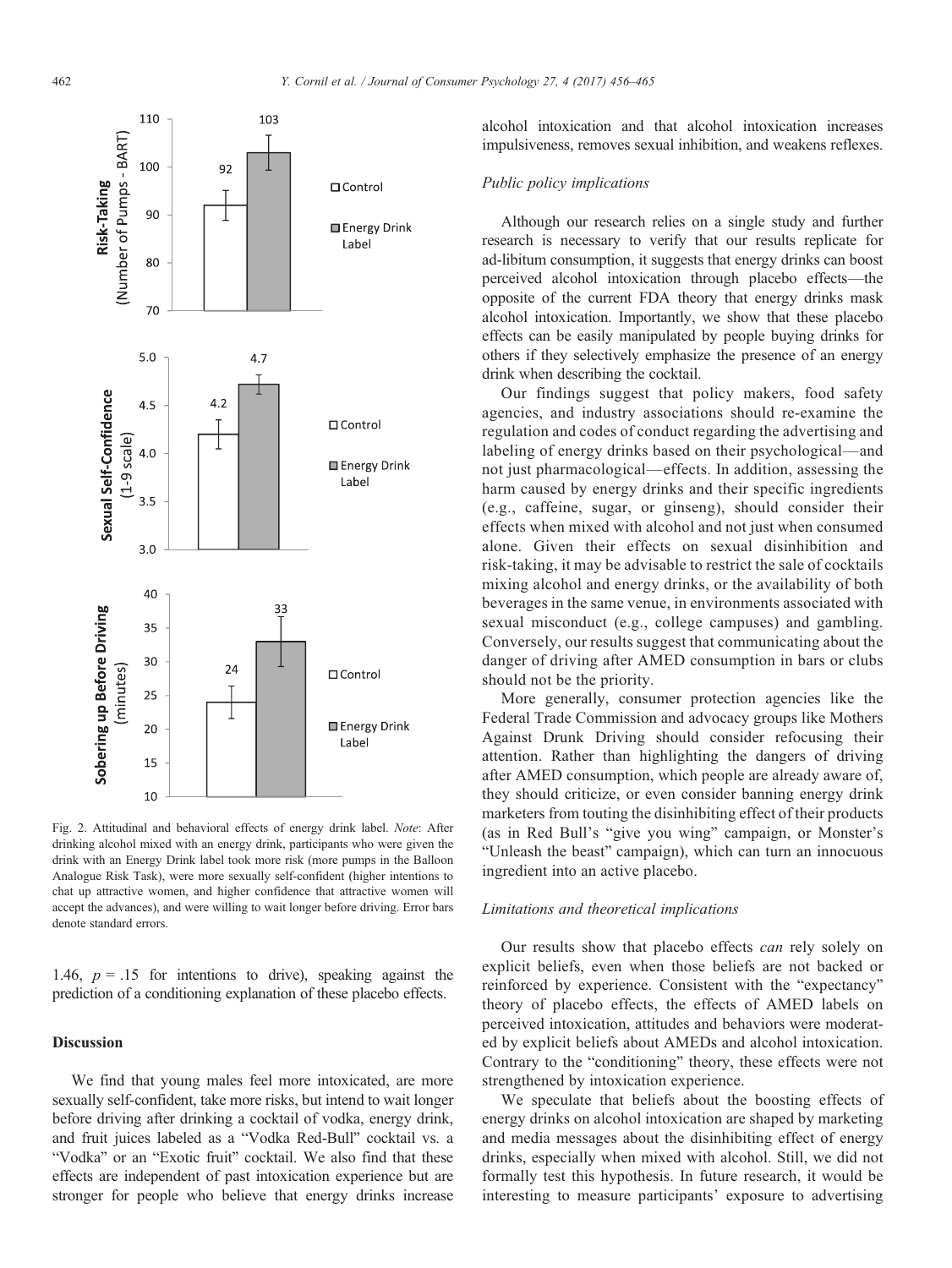<span id="page-7-0"></span>

Fig. 3. Significance zones for the effects of energy drink label on attitudes and behavior. Note: The significance zone was determined by estimating the regressions shown in [Table 2](#page-5-0) with different combinations of values for ED  $\rightarrow$  INTOX\_BELIEF and INTOX  $\rightarrow$  ATT\_BELIEF.

and sales promotions, both on and off premises and test which type of exposure strengthens marketing placebo effects. It would also be interesting to study whether AMED placebo effects replicate with other brands of energy drinks, which rely on other communication strategies than Red Bull.

Perhaps surprisingly, we found that AMED labels decreased intentions to drive after drinking alcohol mixed with an energy drink. Although this finding is consistent with research suggesting that feeling intoxicated leads to low driving intentions [\(Beirness, 1987; Quinn & Fromme, 2012\)](#page-8-0), it is inconsistent with correlational studies showing that AMED consumption is associated with driving accidents [\(Howland &](#page-8-0) [Rohsenow, 2013\)](#page-8-0). This inconsistency may be explained by potential demand effects in our study, although we took care to measure intentions to drive before measuring perceived intoxication. It may also be explained by self-selection in the correlational studies: AMED drinkers may be more prone to reckless driving. Future research should investigate the effect of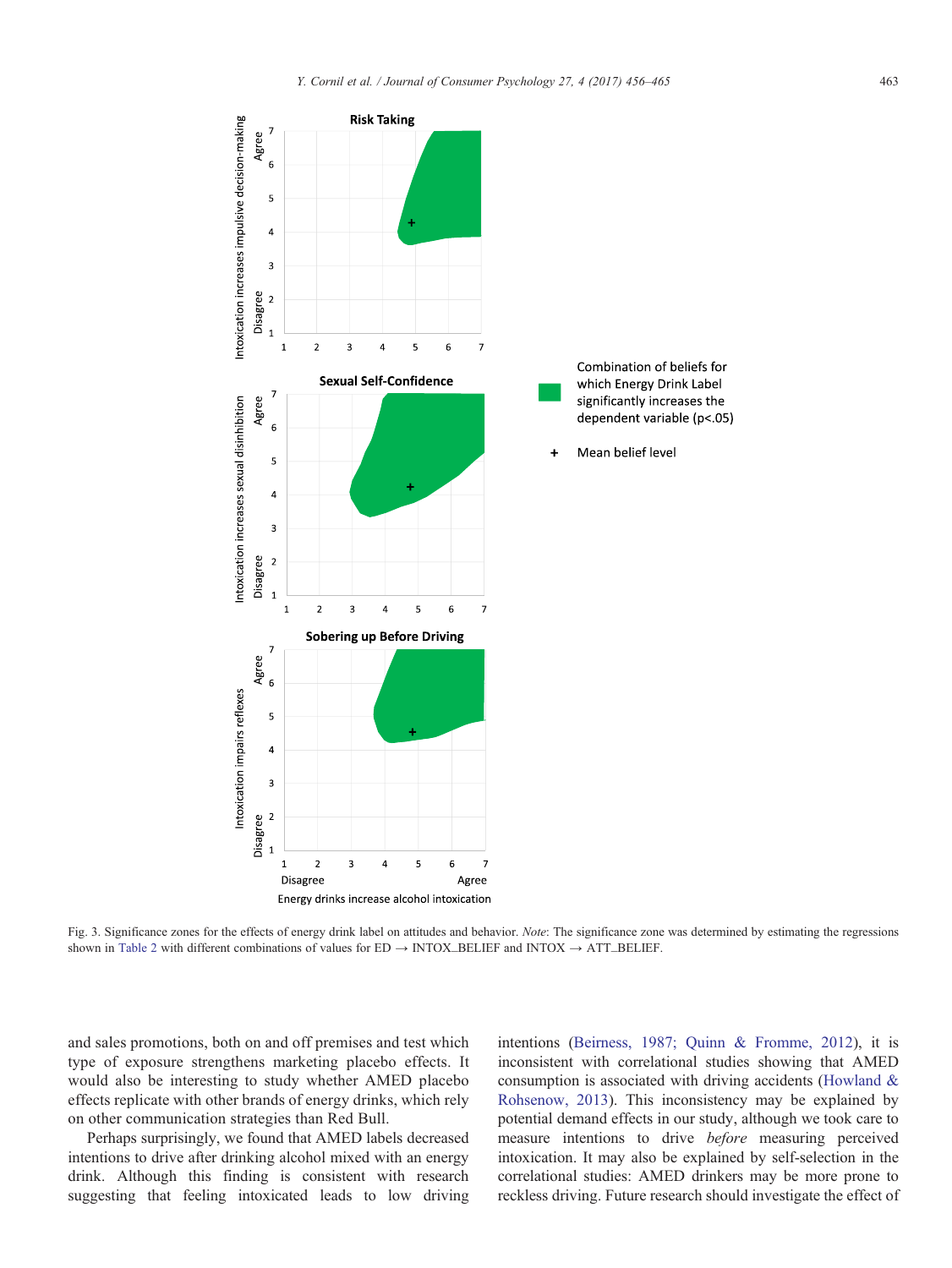<span id="page-8-0"></span>AMED labels on driving intentions versus behavior, perhaps with computer-based driving simulations (Calhoun, Carvalho, Astur, & Pearlson, 2005).

An important question for future research is to better understand the process underlying placebo effects. On the one hand, Moss and Albery (2009) argue that placebo effects rely on the activation of mental representations that make certain attitudes and behaviors more accessible. On the other hand, [Shiv et al. \(2005\)](#page-9-0) argue that placebo effects also modify people's subjective and sensory experiences of products. We found that Energy Drink labels made people feel more intoxicated, which is a sensory experience. However, we relied on self-reports. Future research should therefore test the impact of AMED labels on direct sensory or somatosensory measures such as dizziness (e.g. walking along a line).

Past research has argued that motivation and desirability play a key role in medical and marketing placebo effects (Jensen & Karoly, 1991; Vase, Robinson, Verne, & Price, 2003). Irmak et al. (2005) found that participants felt energized after drinking a placebo drink claiming to be energizing, but only when they desired this effect. Our study provides some elements suggesting that desirability also played a role. We found that the labeling manipulation significantly impacted participants' sexual self-confidence with attractive women (a possibly desirable effect of alcohol intoxication), but did not significantly impact self-confidence with less attractive women, and more importantly, their sexual aggressiveness (a possibly undesirable effect of alcohol intoxication). Future research should further explore the role of motivation in AMED placebo effects.

Future research should also test if our findings replicate among different populations (e.g., females of the same age, older males), and among onlookers versus imbibers. We advocate more research on placebo effects created by marketing actions like price, logos, labels and advertising; and on alcohol and AMED effects. While there is much focus on food intake due to the health consequences of obesity, there is comparatively little consumer research on alcohol, despite its significant negative consequences.

#### Appendix A. Supplementary data

Supplementary data to this article can be found online at [http://dx.doi.org/10.1016/j.jcps.2017.03.003](http://dx.doi.org/).

#### References

- Ariely, D., & Loewenstein, G. (2006). [The heat of the moment: The effect of](http://refhub.elsevier.com/S1057-7408(17)30017-7/rf0005) [sexual arousal on sexual decision making.](http://refhub.elsevier.com/S1057-7408(17)30017-7/rf0005) Journal of Behavioral Decision [Making](http://refhub.elsevier.com/S1057-7408(17)30017-7/rf0005), 19, 87–98.
- Bègue, L., Bushman, B. J., Zerhouni, O., Subra, B., & Ourabah, M. (2013). '[Beauty is in the eye of the beer holder](http://refhub.elsevier.com/S1057-7408(17)30017-7/rf0010)': People who think they are drunk also think they are attractive. [British Journal of Psychology](http://refhub.elsevier.com/S1057-7408(17)30017-7/rf0010), 104, 225–234.
- Bègue, L., Subra, B., Arvers, P., Muller, D., Bricout, V., & Zorman, M. (2009). [A message in a bottle: Extrapharmacological effects of alcohol on](http://refhub.elsevier.com/S1057-7408(17)30017-7/rf0015) aggression. [Journal of Experimental Social Psychology](http://refhub.elsevier.com/S1057-7408(17)30017-7/rf0015), 45, 137–142.
- Beirness, D. J. (1987). [Self-estimates of blood alcohol concentration in](http://refhub.elsevier.com/S1057-7408(17)30017-7/rf0020) drinking-driving context. [Drug and Alcohol Dependence](http://refhub.elsevier.com/S1057-7408(17)30017-7/rf0020), 19, 79–90.
- Benson, S., Verster, J. C., Alford, C., & Scholey, A. (2014). [Effects of mixing](http://refhub.elsevier.com/S1057-7408(17)30017-7/rf0025) [alcohol with caffeinated beverages on subjective intoxication: A systematic](http://refhub.elsevier.com/S1057-7408(17)30017-7/rf0025) review and meta-analysis. [Neuroscience and Biobehavioral Reviews](http://refhub.elsevier.com/S1057-7408(17)30017-7/rf0025), 47, 16–[21.](http://refhub.elsevier.com/S1057-7408(17)30017-7/rf0025)
- Brasel, S. A., & Gips, J. (2011). Red Bull "gives you wings" [for better or worse:](http://refhub.elsevier.com/S1057-7408(17)30017-7/rf0030) [A double-edged impact of brand exposure on consumer performance.](http://refhub.elsevier.com/S1057-7408(17)30017-7/rf0030) [Journal of Consumer Psychology](http://refhub.elsevier.com/S1057-7408(17)30017-7/rf0030), 21, 57–64.
- Brown, S. A., Christiansen, B. A., & Goldman, M. S. (1987). [The Alcohol](http://refhub.elsevier.com/S1057-7408(17)30017-7/rf0035) [Expectancy Questionnaire: An instrument for the assessment of adolescent](http://refhub.elsevier.com/S1057-7408(17)30017-7/rf0035) [and adult alcohol expectancies.](http://refhub.elsevier.com/S1057-7408(17)30017-7/rf0035) Journal of Studies on Alcohol, 48, 483–491.
- Bush, K., Kivlahan, D. R., McDonell, M. B., Fihn, S. D., & Bradley, K. A. (1998). [The AUDIT alcohol consumption questions \(AUDIT-C\): An](http://refhub.elsevier.com/S1057-7408(17)30017-7/rf0040) [effective brief screening test for problem drinking.](http://refhub.elsevier.com/S1057-7408(17)30017-7/rf0040) Archives of Internal [Medicine](http://refhub.elsevier.com/S1057-7408(17)30017-7/rf0040), 158, 1789–1795.
- Calhoun, V. D., Carvalho, K., Astur, R., & Pearlson, G. D. (2005). [Using virtual](http://refhub.elsevier.com/S1057-7408(17)30017-7/rf0045) [reality to study alcohol intoxication effects on the neural correlates of](http://refhub.elsevier.com/S1057-7408(17)30017-7/rf0045) simulated driving. [Applied Psychophysiology and Biofeedback](http://refhub.elsevier.com/S1057-7408(17)30017-7/rf0045), 30, 285–306.
- Careathers v. Red Bull GmBh (2016). [U.S. Civil Court Records for the](http://refhub.elsevier.com/S1057-7408(17)30017-7/rf0050) [Southern District of New York.](http://refhub.elsevier.com/S1057-7408(17)30017-7/rf0050)
- Colloca, L., Petrovic, P., Wager, T. D., Ingvar, M., & Benedetti, F. (2010). [How](http://refhub.elsevier.com/S1057-7408(17)30017-7/rf0055) [the number of learning trials affects placebo and nocebo responses.](http://refhub.elsevier.com/S1057-7408(17)30017-7/rf0055) Pain®, 151[, 430](http://refhub.elsevier.com/S1057-7408(17)30017-7/rf0055)–439.
- Corazzini, L., Filippin, A., & Vanin, P. (2014). [Economic behavior under](http://refhub.elsevier.com/S1057-7408(17)30017-7/rf0060) [alcohol influence: An experiment on time, risk, and social preferences.](http://refhub.elsevier.com/S1057-7408(17)30017-7/rf0060) [Quaderni - working paper DSE N°944](http://refhub.elsevier.com/S1057-7408(17)30017-7/rf0060).
- EFSA (2015). [Scientific opinion on the safety of caffeine.](http://refhub.elsevier.com/S1057-7408(17)30017-7/rf0065) EFSA Journal, 13, [4102.](http://refhub.elsevier.com/S1057-7408(17)30017-7/rf0065)
- FDA (2010). [FDA warning letters issued to four makers of caffeinated](http://refhub.elsevier.com/S1057-7408(17)30017-7/rf0070) [alcoholic beverages.](http://refhub.elsevier.com/S1057-7408(17)30017-7/rf0070)
- Fromme, K., Katz, E., & D'Amico, E. (1997a). [Effects of alcohol intoxication](http://refhub.elsevier.com/S1057-7408(17)30017-7/rf0075) [on the perceived consequences of risk taking.](http://refhub.elsevier.com/S1057-7408(17)30017-7/rf0075) Experimental and Clinical [Psychopharmacology](http://refhub.elsevier.com/S1057-7408(17)30017-7/rf0075), 5, 14.
- Fromme, K., Katz, E. C., & Rivet, K. (1997b). [Outcome expectancies and risk](http://refhub.elsevier.com/S1057-7408(17)30017-7/rf0080)taking behavior. [Cognitive Therapy and Research](http://refhub.elsevier.com/S1057-7408(17)30017-7/rf0080), 21, 421–442.
- George, W. H., & Stoner, S. A. (2000). [Understanding acute alcohol effects on](http://refhub.elsevier.com/S1057-7408(17)30017-7/rf0085) sexual behavior. [Annual Review of Sex Research](http://refhub.elsevier.com/S1057-7408(17)30017-7/rf0085), 11, 92–124.
- Howland, J., & Rohsenow, D. J. (2013). [Risks of energy drinks mixed with](http://refhub.elsevier.com/S1057-7408(17)30017-7/rf0090) [alcohol.](http://refhub.elsevier.com/S1057-7408(17)30017-7/rf0090) JAMA, 309, 245–246.
- Hull, J. G., & Bond, C. F. (1986). [Social and behavioral consequences of alcohol](http://refhub.elsevier.com/S1057-7408(17)30017-7/rf0095) [consumption and expectancy: A meta-analysis.](http://refhub.elsevier.com/S1057-7408(17)30017-7/rf0095) Psychological Bulletin, 99, 347.
- Irmak, C., Block, L., & Fitzsimons, G. J. (2005). [The placebo effect in](http://refhub.elsevier.com/S1057-7408(17)30017-7/rf0100) [marketing: Sometimes you just have to want it to work.](http://refhub.elsevier.com/S1057-7408(17)30017-7/rf0100) Journal of [Marketing Research](http://refhub.elsevier.com/S1057-7408(17)30017-7/rf0100), 42, 406–409.
- Jensen, M. P., & Karoly, P. (1991). [Motivation and expectancy factors in](http://refhub.elsevier.com/S1057-7408(17)30017-7/rf0105) [symptom perception: A laboratory study of the placebo effect.](http://refhub.elsevier.com/S1057-7408(17)30017-7/rf0105) [Psychosomatic Medicine](http://refhub.elsevier.com/S1057-7408(17)30017-7/rf0105), 53, 144–152.
- Krishna, A. (2016). [A clearer spotlight on spotlight: Understanding, conducting](http://refhub.elsevier.com/S1057-7408(17)30017-7/rf0110) and reporting. [Journal of Consumer Psychology](http://refhub.elsevier.com/S1057-7408(17)30017-7/rf0110), 26(3), 315–324.
- Leigh, B. C., & Stacy, A. W. (1993). [Alcohol outcome expectancies: Scale](http://refhub.elsevier.com/S1057-7408(17)30017-7/rf0115) [construction and predictive utility in higher order confirmatory models.](http://refhub.elsevier.com/S1057-7408(17)30017-7/rf0115) [Psychological Assessment](http://refhub.elsevier.com/S1057-7408(17)30017-7/rf0115), 5, 216.
- Lejuez, C. W., Read, J. P., Kahler, C. W., Richards, J. B., Ramsey, S. E., Stuart, G. L., ... Brown, R. A. (2002). [Evaluation of a behavioral measure of risk](http://refhub.elsevier.com/S1057-7408(17)30017-7/rf0120) [taking: The Balloon Analogue Risk Task \(BART\).](http://refhub.elsevier.com/S1057-7408(17)30017-7/rf0120) Journal of Experimental [Psychology. Applied](http://refhub.elsevier.com/S1057-7408(17)30017-7/rf0120), 8, 75.
- Marczinski, C. A., Fillmore, M. T., Bardgett, M. E., & Howard, M. A. (2011). [Effects of energy drinks mixed with alcohol on behavioral control: Risks for](http://refhub.elsevier.com/S1057-7408(17)30017-7/rf0125) [college students consuming trendy cocktails.](http://refhub.elsevier.com/S1057-7408(17)30017-7/rf0125) Alcoholism: Clinical and [Experimental Research](http://refhub.elsevier.com/S1057-7408(17)30017-7/rf0125), 35, 1282–1292.
- Miller, P. (2013). [Energy drinks and alcohol: Research supported by industry](http://refhub.elsevier.com/S1057-7408(17)30017-7/rf0130) may be downplaying harms. [BMJ: British Medical Journal](http://refhub.elsevier.com/S1057-7408(17)30017-7/rf0130), 347.
- Moss, A. C., & Albery, I. P. (2009). [A dual-process model of the alcohol](http://refhub.elsevier.com/S1057-7408(17)30017-7/rf0135) [behavior link for social drinking.](http://refhub.elsevier.com/S1057-7408(17)30017-7/rf0135) Psychological Bulletin, 135, 516.
- NIAAA-NIH (2014). [Cocktail content calculator.](http://refhub.elsevier.com/S1057-7408(17)30017-7/rf0140) Rethinking drinking.
- Peacock, A., Bruno, R., & Martin, F. H. (2012). [The subjective physiological,](http://refhub.elsevier.com/S1057-7408(17)30017-7/rf0145) [psychological, and behavioral risk-taking consequences of alcohol and](http://refhub.elsevier.com/S1057-7408(17)30017-7/rf0145) energy drink co-ingestion. [Alcoholism: Clinical and Experimental](http://refhub.elsevier.com/S1057-7408(17)30017-7/rf0145) [Research](http://refhub.elsevier.com/S1057-7408(17)30017-7/rf0145), 36, 2008–2015.